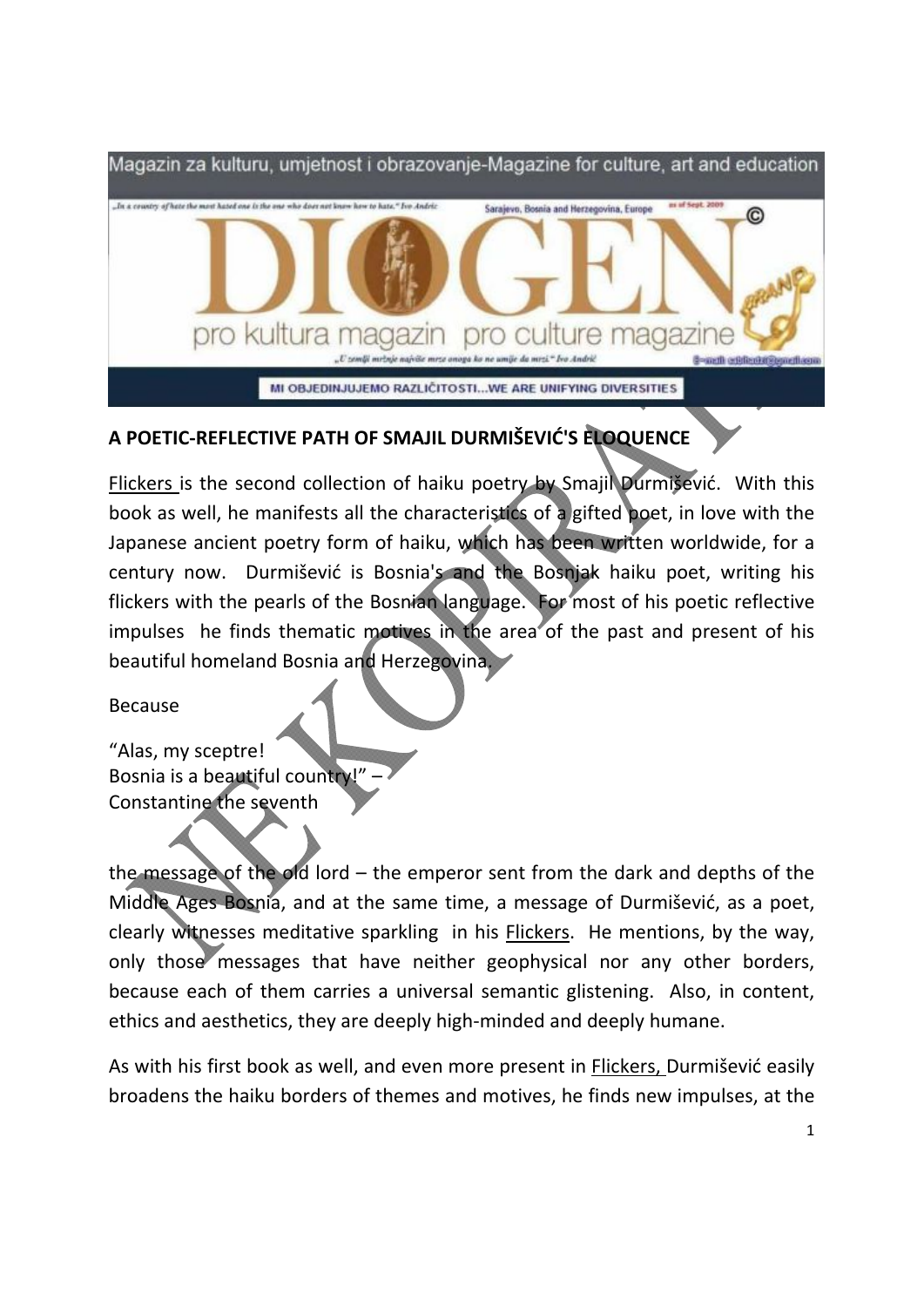same time achieving stratified poetical reflective miniatures, which are a little puzzling for the devotees of this poetical form.

Engagement of the reader is necessary in order to resolve out each poem. Stressed accents may be of some help, though to tell the truth, rarely. Also, the punctuation signs of wonderment and question (! ?), and often the enclitic forms of statement are brought to the ultimate borders of reduced poetic speech. Durmišević accomplishes all that consistently, using centuries old rules of the haiku poem (seventeen syllables written in three-verse, in the known order of 5-7‐5 syllables) not using the possibility of writing his haiku with nineteen syllables. That's is why his haiku are a delicacy for those who like game and deciphering in poetry.

The already mentioned movement of thematic borders and motives by Smajil Durmišević, reveals the polyvalent possibilities of weaving the layers of contextual worlds and semantic variations. Impulses for a creative search, in which this poet responds with his haiku, come from the past and present, from his tragic cognition and his intellectual and emotional engagement of the poetic being. As a poetic – reflective resonance it outflanks above everything being born and dying, upon all that appears and disappears, including eternal tranquillity as a compassionate determination of the Lord. Quoted here are only a few of Durmišević's haiku reflections as an illustration of the above insight:

In one of his haiku flickers Durmišević turns a bad dream of ancestors into a premonition of an accident and warning to living people:

Humming tombstones predecessors talk with care they dreamt of a snake

A mystic buzzing of the marble tombstones and dreaming of a snake are two sufficient signs for carrying talk of the dead and as a reminder message to the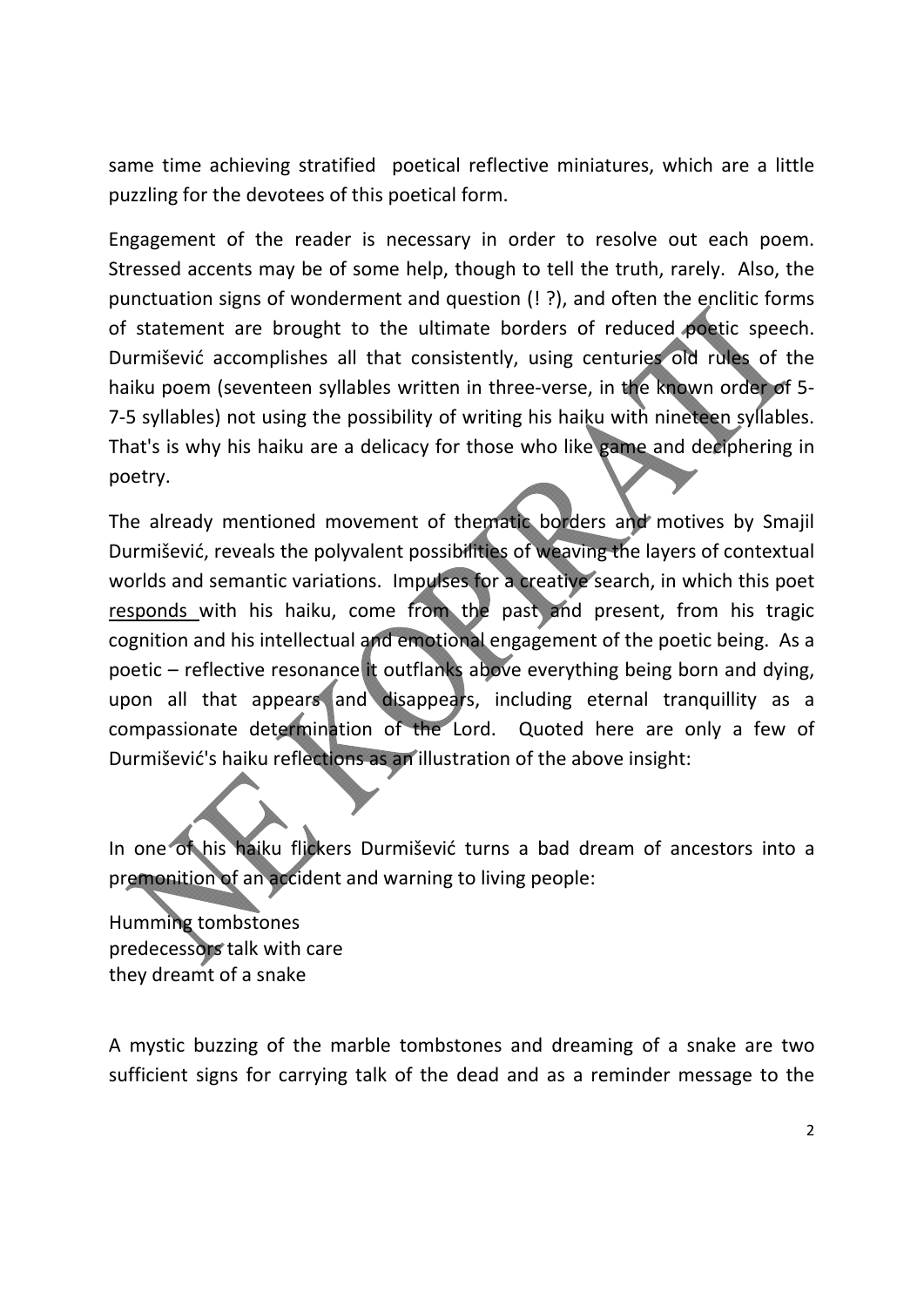living. Miracle and prediction, caution and warning. For, Bosnia is a country in which one never knows when and where from harm will come.

In another flicker Bosnia again, evil has thundered through it and left devastation and immeasurable tragic consequences:

A village in Bosnia, in it there is no village … melancholy and yearning!

The grief of exiled people and the melancholy for one's homeland. It is even more and deeper than that. And all that told in three short verses.

Following haiku three‐verse only encircles this tragic Bosnian triptych:

Life ended upon that terrifying news ‐ my son, my deepest pain!

A message about a son's death, his mother and father experience it in the depths of ruinous sadness, are told with three words only: (Život se sasu). And causes a painful wound which will never heal.

Haiku poetry is fascinated by nature. Durmišević's poetical flickers are often meditations, boosted by appearances in nature. Within a contextual and associative area of these meditation, both the poet and the reader experience them as poetical declaration about a human being. A yellow rose and the Sun. Distance and embracing. Happiness:

You, lucky Sun: caressing a yellow rose so far away

Destiny and grief. Without evil intentions and an offender. It was and it is:

White aspen poplar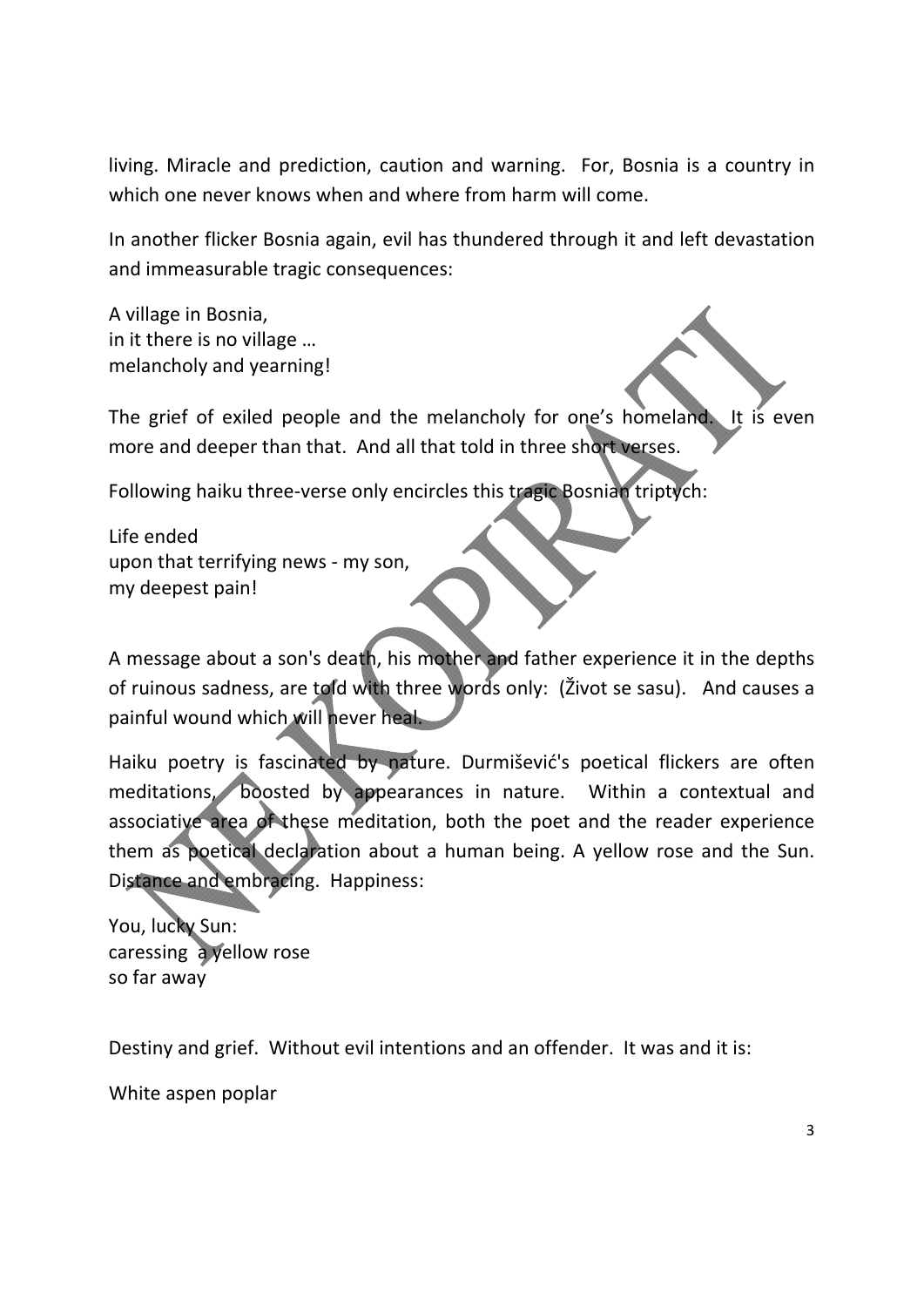quivering in the pine's shade ‐ blossoming youth

Hyacinth, joy, happiness. In us, in people.

Hyacinth in the grass, fluttering blue joy‐ waking our happiness

The poetic and content meaning of the otherwise coherent world of Durmišević's Flickers enrich and dignify the touches and layers of Ottoman poetry which are immanent to the poetry of the classical literature of the Orient (the East), the Bosnjak literature, rather the Arabic literature. This literature has had several significant poets who wrote poetry of Sufi feeling and poetic provenance.

In one poem among Durmišević's flickers one can feel the application of Sufi poetry in which there is an echo of the poet's Sufi being through an inexhaustible love towards the Almighty, whose mercy is the only protection, for everything is in His hands (el hukmu lillah). These applications enrich and ennoble the poetry of Smajil Durmišević in his Flickers, just like haiku poets enrich our enviroment.

Beside these two more extensive thematic circles (Bosnian past and present/nature), Durmišević's Flickers are filled with the a of varied poetic expressions. A note about Down's syndrome is an anthological haiku poem, with its point in the third verse **(mjera za ljubav)** / **A measure for love**, humanized to the cosmic scale. Within this humanization, Durmišević's describes the mother, sister, archer having his brother's chest between the tight arrow and the target and shows the endless love of the parents for an invalid child, all the way to vandalism destroying mountains and tombstones.

Durmišević's Flickers as a whole are set apart as a secret in riddles about the sense and nonsense of Man's life. On the resonance of the poet's poetic reflective path of eloquence, where the bunches of words touch and whisper to each other forming wondrous metaphors, witty messages and testaments are sent. The geysers of words that never met before prance and sprinkle in search,